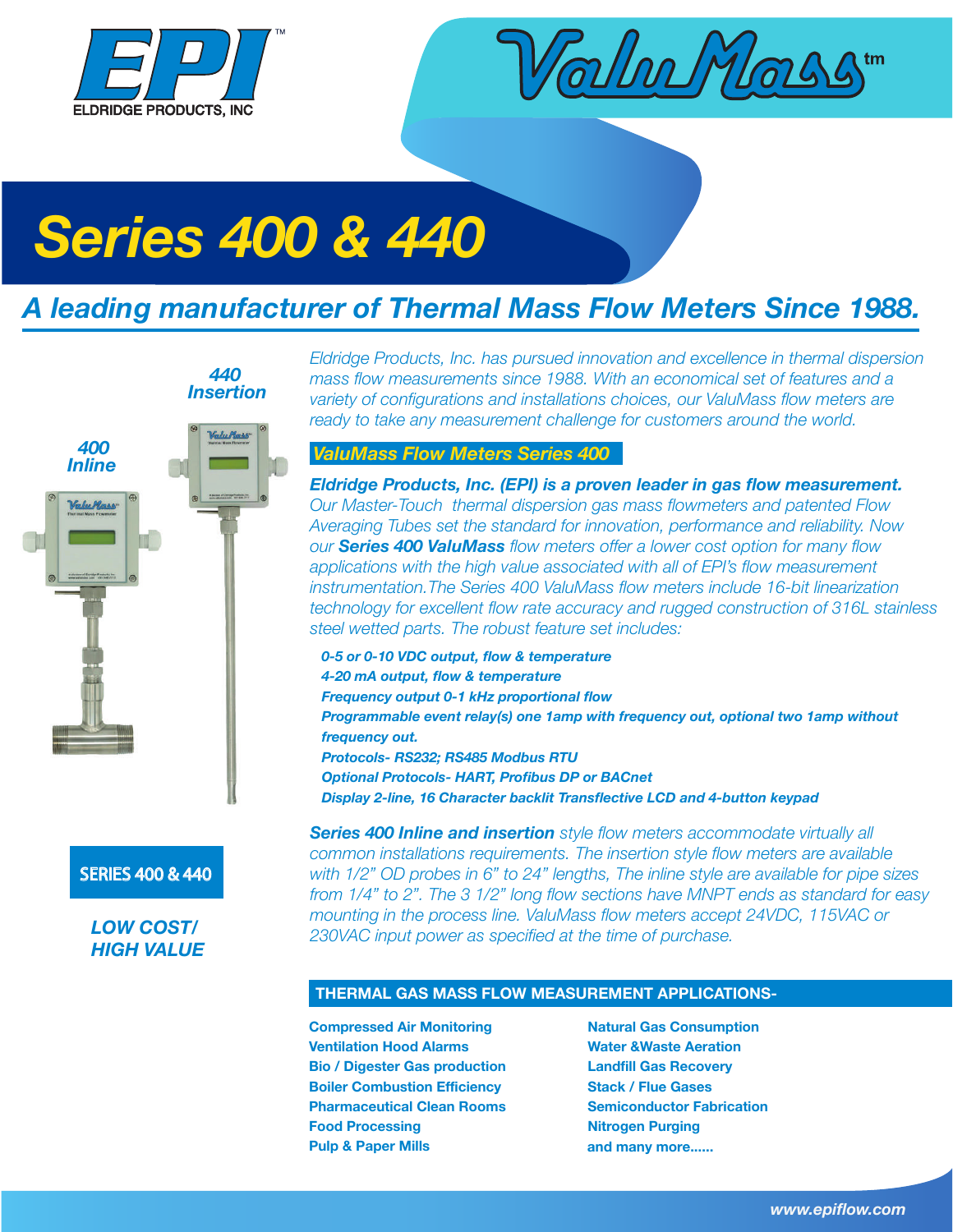

RTD's (Resistance Temperature Detectors)

## *Thermal Technology*

*EPI's thermal mass flow meters are solid state instruments that use the principle of convective heat transfer to directly meausre gas mass flow. EPI's sensors consist of two matched reference grade resistance temperature detectors (RTD's). A microcontroller preferentially heats one sensor; the other sensor acts as a control temperature reference. The gas flow dissipates heat from the heated sensor, in Constant Temperature Anemometer (CTA) mode for dry-gas operation. This heat dissipation is directly related to the gas molecular rate of flow. Our sensors are temperature compensated and insenstive to pressure changes for direct output readings, so no additional instrumentation or calculations are required. The output signal is a true mass flow rate signal which can be directly interfaced with your data acquisition system.*

### *Specifications*

| Linear signal output                                                                                                                                                                                                          | -0-5 Vdc & 4-20 mA (Flow and Temperature)             |
|-------------------------------------------------------------------------------------------------------------------------------------------------------------------------------------------------------------------------------|-------------------------------------------------------|
|                                                                                                                                                                                                                               |                                                       |
|                                                                                                                                                                                                                               |                                                       |
|                                                                                                                                                                                                                               |                                                       |
| Accuracy including linearity (Ref.: $21^{\circ}$ C)* $\qquad \qquad \pm (1\% \text{ of Reading} + 0.5\% \text{ of Full Scale} + GTC)$                                                                                         |                                                       |
|                                                                                                                                                                                                                               |                                                       |
|                                                                                                                                                                                                                               |                                                       |
|                                                                                                                                                                                                                               |                                                       |
| Withstands Ambient temperature (electronics) _______-40° to 158°F (-40° to 70°C)                                                                                                                                              |                                                       |
| Suitable Process Gas temperature range** _______________-40° to 392°F (-40° to 200°C)                                                                                                                                         |                                                       |
| Gas temperature coefficient (GTC) ______________________ 0.02% Full Scale/°C                                                                                                                                                  |                                                       |
|                                                                                                                                                                                                                               |                                                       |
|                                                                                                                                                                                                                               |                                                       |
|                                                                                                                                                                                                                               | 6 Watts                                               |
|                                                                                                                                                                                                                               | 24 Vdc @ 250mA                                        |
|                                                                                                                                                                                                                               | 120 Vac 50/60 Hz optional                             |
|                                                                                                                                                                                                                               | 240 Vac 50/60 Hz optional                             |
|                                                                                                                                                                                                                               | 5 watts maximum                                       |
| Date/Time RAM Back-up__________________________________Lithium Button Cell, ten-year life, quantity 1                                                                                                                         |                                                       |
| Wetted materials and the state of the State of State of the State of the State of the State of the State of the State of the State of the State of the State of the State of the State of the State of the State of the State |                                                       |
| Standard temperature & pressure (STP) 70°F & 29.92" Hg (Air 0.075 lb./cubic foot)                                                                                                                                             |                                                       |
|                                                                                                                                                                                                                               | Optional 0°C & 1.0132 BarA (Air 0.081 lb./cubic foot) |
|                                                                                                                                                                                                                               | Or user specified STP at time of order                |
|                                                                                                                                                                                                                               | <b>Yes</b>                                            |

\* EPI is not responsible for measurement errors due to flow profile irregularities caused by installation, piping configurations, surface corrosion or scale, valve placement, etc.

\*\* Specify average process operating temperature, with high & low limits.

NOTE: Specifications subject to change without notice. Consult our web site, www.epiflow.com, at time of order.

NOTE: Eldridge Terms & Conditions for sales available on our web site, www.epiflow.com.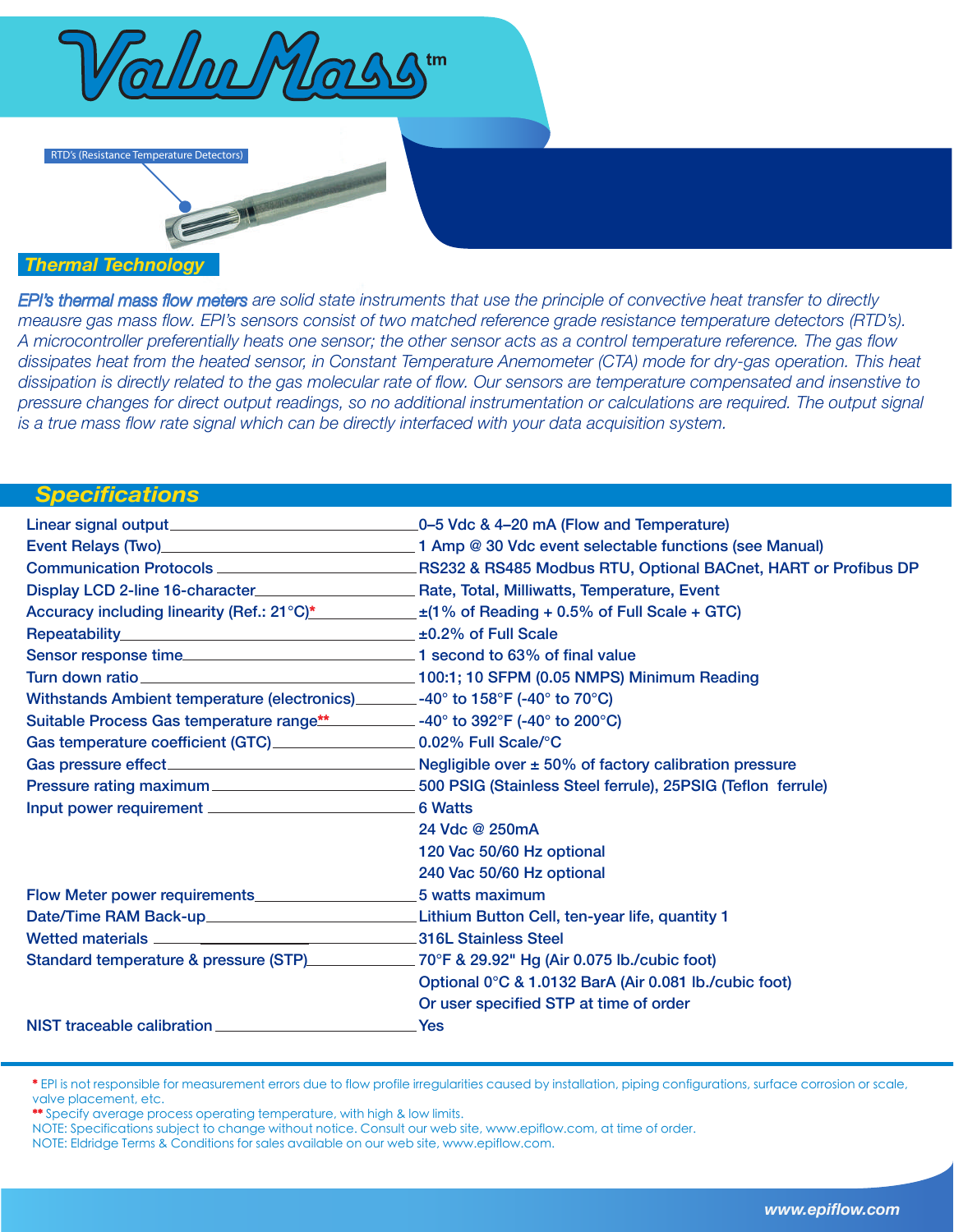

# *Series 400 & 440*

## *Dimensional Specifications*

## \*Flow Transmitter Assembly

400 INLINE







### *Model Numbers*

| Model | <b>Style</b> | OD''                | Length                            |
|-------|--------------|---------------------|-----------------------------------|
| 440   | Insertion    | .5''                | $6''$ up to $24''$                |
| Model | <b>Style</b> | <b>Flow Section</b> |                                   |
| 400   | Inline       |                     | .25" x 3.5" L up to 2.5" x 3.5" L |

#### **Certification Choices**

*NO AGENCY CERTIFICATIONS*

*Flow Transmitter: Manufacturer rated as Type 4X, IP66*